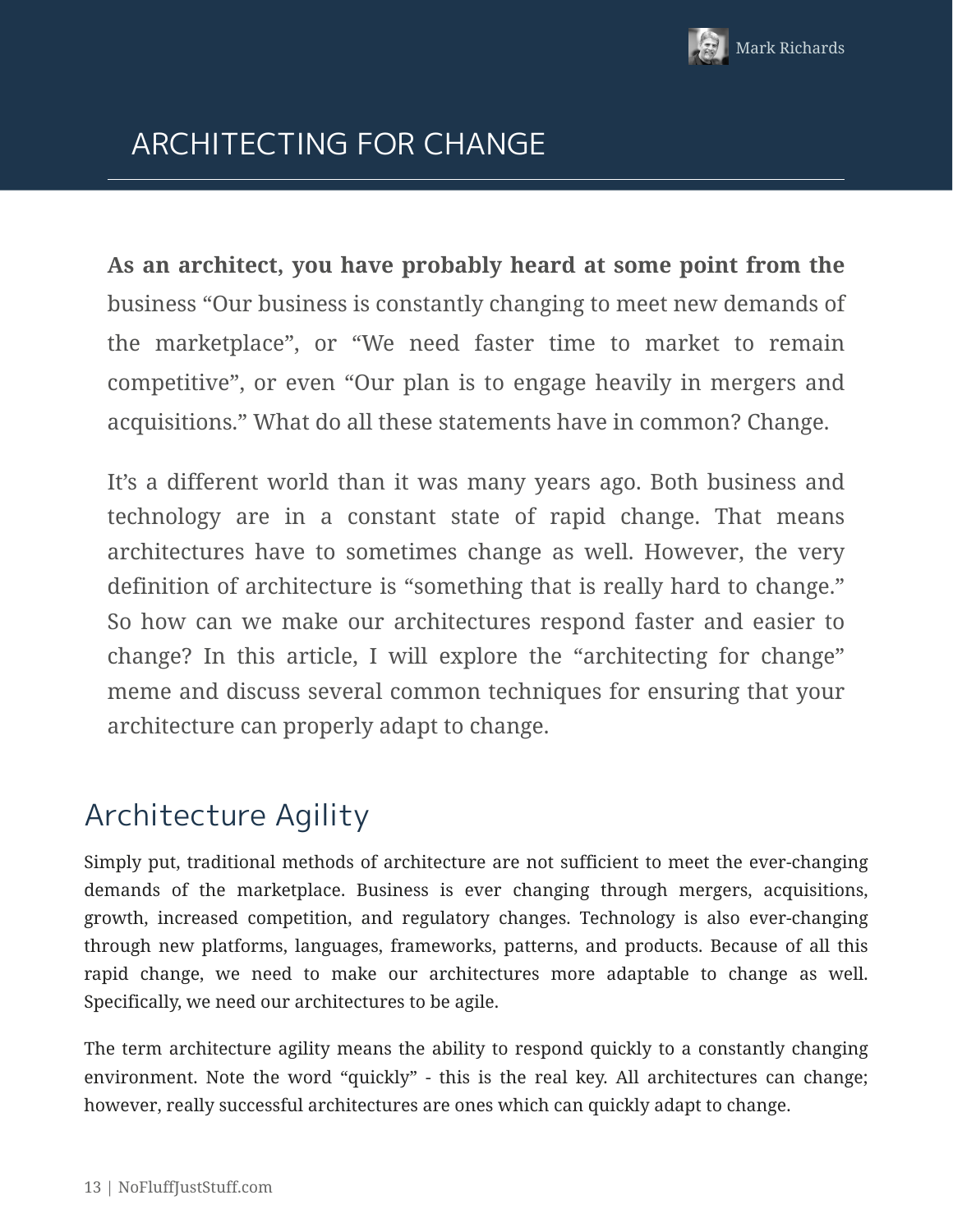There are many techniques you can use for ensuring your architecture can quickly adapt to change. In this article I will describe three of those techniques: abstraction, leveraging standards, and creating product-agnostic architectures.

# Abstraction

The first technique, abstraction, involves decoupling architecture components so that components know less about each other, hence minimizing the overall impact of changes made to those components. However, what does it mean to apply abstraction to components?

## Forms

It is important for architects to understand the various forms of abstraction and the various methods used to implement abstraction. There are five different forms of abstraction:

- 1. Location Transparency
- 2. Name Transparency
- 3. Implementation Transparency
- 4. Access Decoupling
- 5. Contract Decoupling

In this section I will describe each of these forms of abstraction, and also describe the methods used to apply these abstractions.

### Location Transparency

The first form of abstraction, location transparency, means that the source component does not know or care where the target component resides. For example, the target component may reside on a server in Frankfurt, or even a server in Paris - it simply doesn't matter. This is the easiest form of abstraction to implement, with messaging, service locators, and proxies being the most common implementation methods.

### Name Transparency

Name transparency means that the source component does not know or care about the name of the component or service method. For example, suppose you need to access a pricing server for stock prices. Name transparency means that you can call the service anything you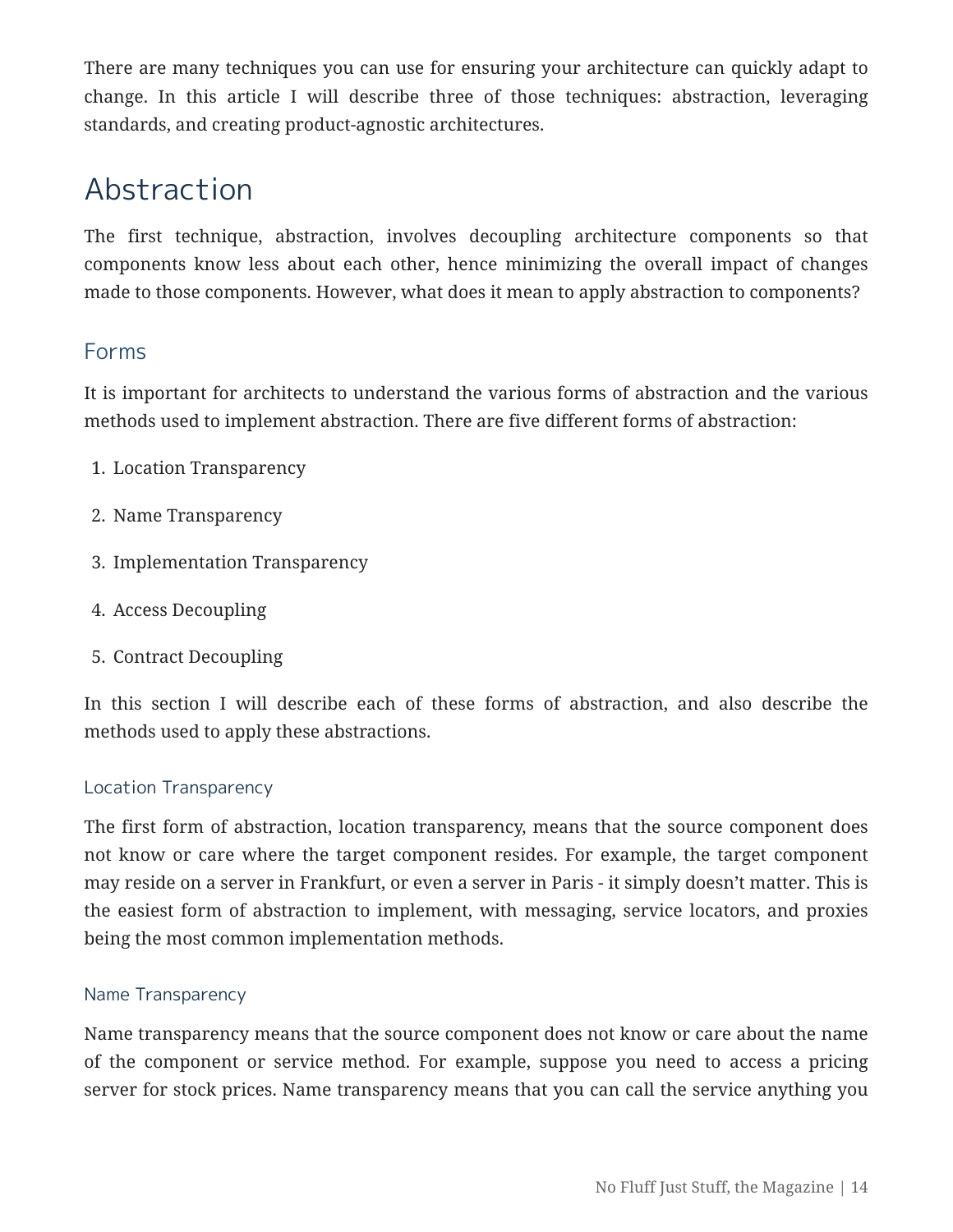want (e.g. GetLatestPrice), whereas the actual name of the method you are invoking on the target component is getSecurityPrice(). The implementation name can continue to change, but the source component always refers to the service as GetLatestPrice. This form of abstraction is commonly found in messaging and service registries.

### Implementation Transparency

Implementation transparency means that the source component does not know or care about what language or platform the target component is written in. It could be Java, C#, .NET, C++/Tuxedo, even CICS - it doesn't matter to the calling component.

### Access Decoupling

Access decoupling means that the source component does not know or care about how the target component is accessed, whether it be RMI/IIOP (EJB), SOAP, REST, ATMI (Tuxedo), etc. Typically a source component standardizes on one access protocol (e.g. XML/JMS) and has a middleware component (e.g. integration hub or adapter) transform the protocol to that used by the target component.

### Contract Decoupling

Finally, contract decoupling means that the contract advertised by the target component doesn't necessarily need to match the contract used by the source component. For example, let's say the source component uses a CUSIP (a security identifier) to check the price of a particular security, but the target component requires a SEDOL (another type of security identifier). A middleware component or adapter can perform a CUSIP to SEDOL conversion, thereby decoupling the contract of the target component from source components.

### Methods

Now that you understand the five forms of abstraction, it's time to discuss the methods of applying abstraction, and what forms of abstraction those methods implement. The five methods I will be discussing in this article are:

- Messaging
- Adapters
- RESTful web services
- SOAP web services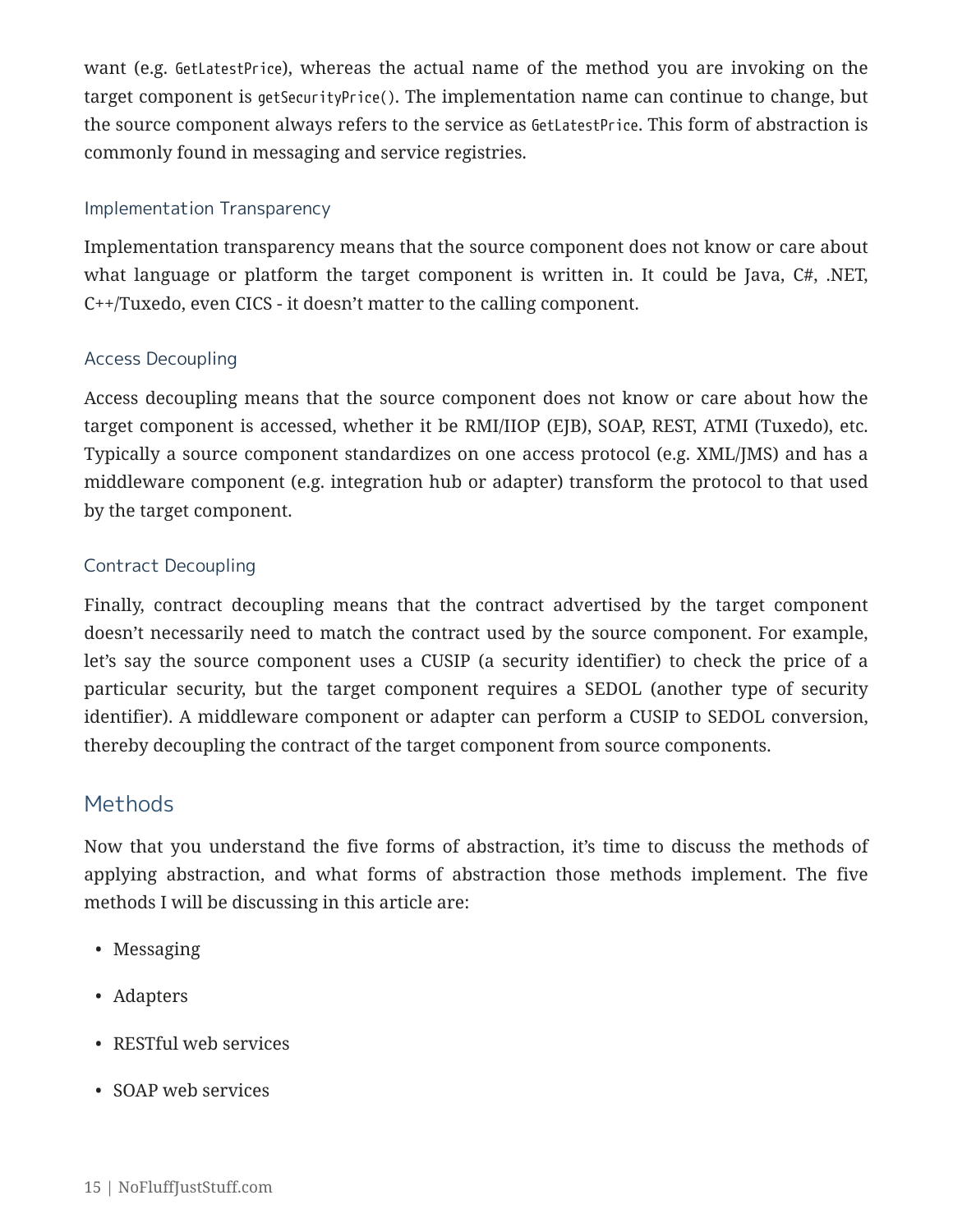• Message Bus (such as Apache Camel or Mule).

#### Messaging

Messaging as a method of implementation means that you place a queue in front of each target component to abstract that component from the source component. Therefore, the source components are communicating to a message broker with queues as opposed to communicating with the target components directly. Messaging implements location transparency, name transparency, and implementation transparency, but it does not implement access decoupling and contract decoupling. With pure messaging as a method of implementation there is only a message broker and a queue; there is no component you can write to handle the access and contract decoupling.

#### Adapter

The use of an Adapter as a method of implementation means that you place a custom build or vendor-supplied adapter between the source and target components. Because adapters can contain components (actual code) as well as another method of implementation (i.e. messaging), adapters have the capability to implement all five forms of abstraction. Notice I said "capability" – this is the neat thing about the use of adapters. You can start out with a simple adapter that uses messaging, and you automatically have the first three forms of abstraction. Then, you can evolve your system when needed to implement access and contract decoupling.

#### RESTful Web Services

RESTful Web Services as a method of implementation for abstraction means that you expose each of your target components as RESTful services, thereby accessing them though a URI rather than directly. RESTful web services implements the same forms of abstraction as messaging: location, name, and implementation transparency. The location transparency comes from the fact that you can use a proxy or DNS to hide the actual IP address of the target component itself. Name transparency is achieved by referring to the target component as a resource rather than by name. However, like messaging, RESTful web services does not implement access decoupling and contract decoupling because, like messaging, it is only a transport protocol. There is no component that exists to be able to write the code necessary for access and contract decoupling.

#### SOAP Web Services

SOAP Web Services used as a method of abstraction implementation mean that you expose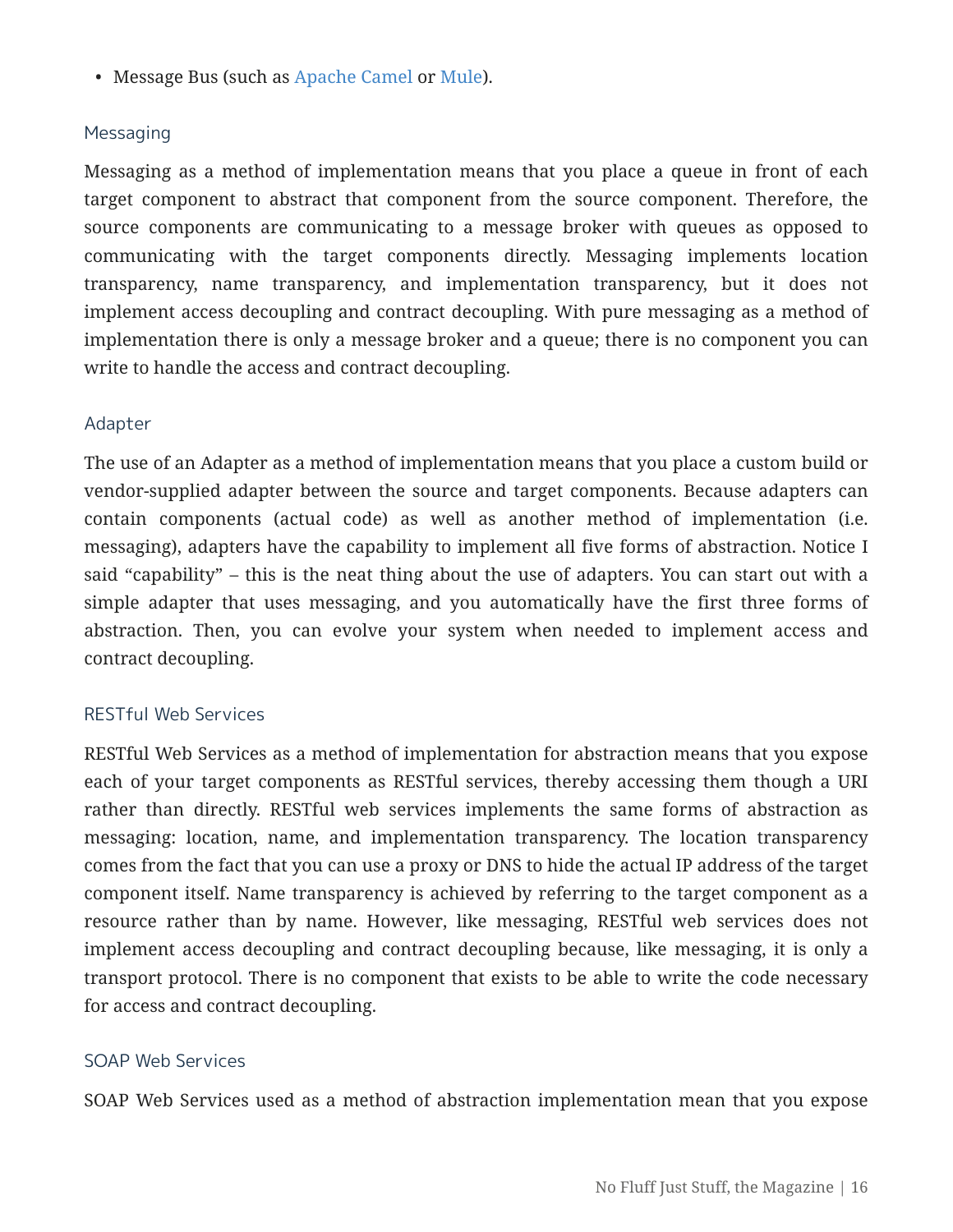your target components as SOAP-based web services, thereby accessing them through a URI similar to the RESTful web services. Unlike RESTful web services, however, the SOAP-based web services implementation method does not support name transparency. You cannot refactor the method name of the target component exposed as a SOAP service without changing the WSDL contract. SOAP web services implements location and implementation transparency, but not name transparency, access decoupling, and contract decoupling.

#### Message Bus

Using a message bus (such as Apache Camel or Mule) as the implementation method for abstraction means that the middleware component (message bus) exposes centralized endpoints that provide an abstraction between the source components and target components. Since most message buses support messaging, they also support location, name, and implementation transparency. However, like the adapter, since it is a middleware component, it can also support access decoupling by exposing different endpoint protocols, and also contract decoupling by providing transformation functions and also message enhancement capabilities.

The level of abstraction you choose to implement is largely based on the trade offs you are willing to accept. For example, implementing abstraction through basic messaging automatically provides you with location, name, and implementation transparency. However, access and contract decoupling requires some sort of middleware component (like an enterprise service bus or custom adapters), both of which are expensive to implement and add a significant complexity to your application or system.

# Leverage Standards

Another technique you can use to facilitate change within your architecture is to leverage standards. There are three types of standards you need consider as an architect:

- Industry Standards
- De-facto Standards
- Corporate Standards

### Industry Standards

Industry standards primarily consist of protocols and payload formats defined as either universal or belonging to a particular business domain. XML and SOAP are examples of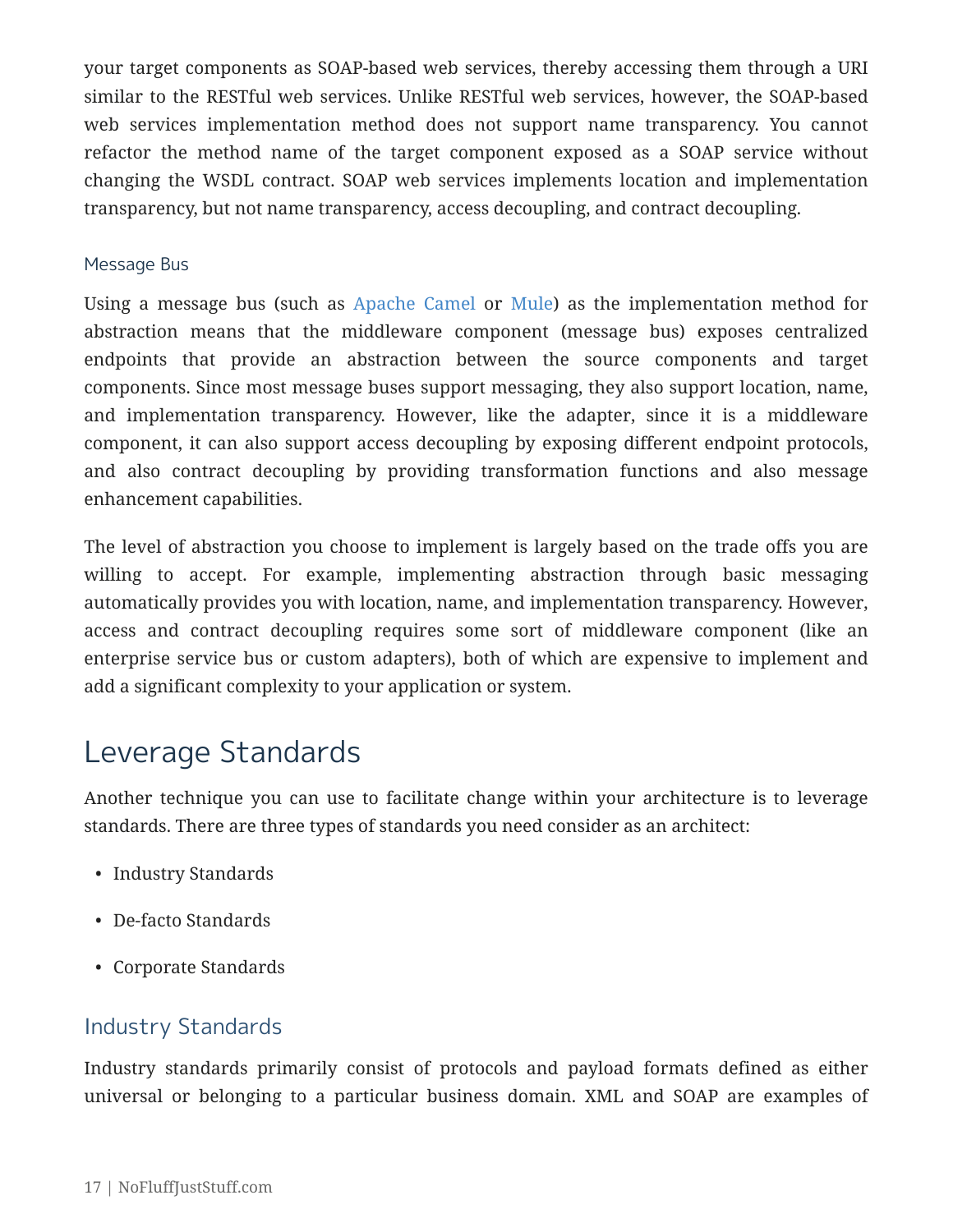universal industry standards, whereas SWIFT, FIX, and FpML are specific financial services domain standards. Sticking to industry standards, particularly domain-specific industry standards, allows the architecture to adapt to change more quickly by integrating better with other applications and systems within that domain. For example, by choosing SWIFT as your standard, you can pretty much integrate with any bank. However, if you have your own custom protocol and data format, integration will take significantly longer.

## De-facto Standards

De-facto standards are those technologies and products that are so well known and widely accepted in the industry that they generally become a standard part of almost every technology stack. Hibernate, Struts, Apache Tomcat, and the Spring Framework are all good examples of de-facto standards. By leveraging these technologies and products, your architecture can adapt quicker to change primarily because the resource pool is large for these de-facto standards and the availability of documentation and references is widespread. For example, if you perform a Google search on a particular issue you are experiencing in Hibernate, chances are good that you will find a plethora of information to help you solve your problem. However, perform a Google search on a lesser-known persistence framework, and chances are you will be on your own to figure out the issue.

## Corporate Standards

Corporate standards are the third type of standard and include those technologies, tools, and products that your particular company uses. Sometimes corporate standards include industry and de-facto standards, but usually include specific products and technologies like . NET, Java EE, JBoss, Eclipse, etc. Leveraging corporate standards is critical to achieving architecture agility. Change is quicker because the resource pool and skill set within the company for those products and technologies is widespread. For example, let's say you decided to break away from the corporate standards (say Java EE) and implement your architecture using Ruby on Rails. However, because the resource pool hired by the company is Java EE, changing the application will be difficult due to the lack of available Ruby on Rails resources to make those changes.

# Product Agnostic Architecture

When designing an architecture for change, it is important to avoid what is known as vendor lock-in. While your architecture may need to be dependent on a particular product, the product should not be the architecture.